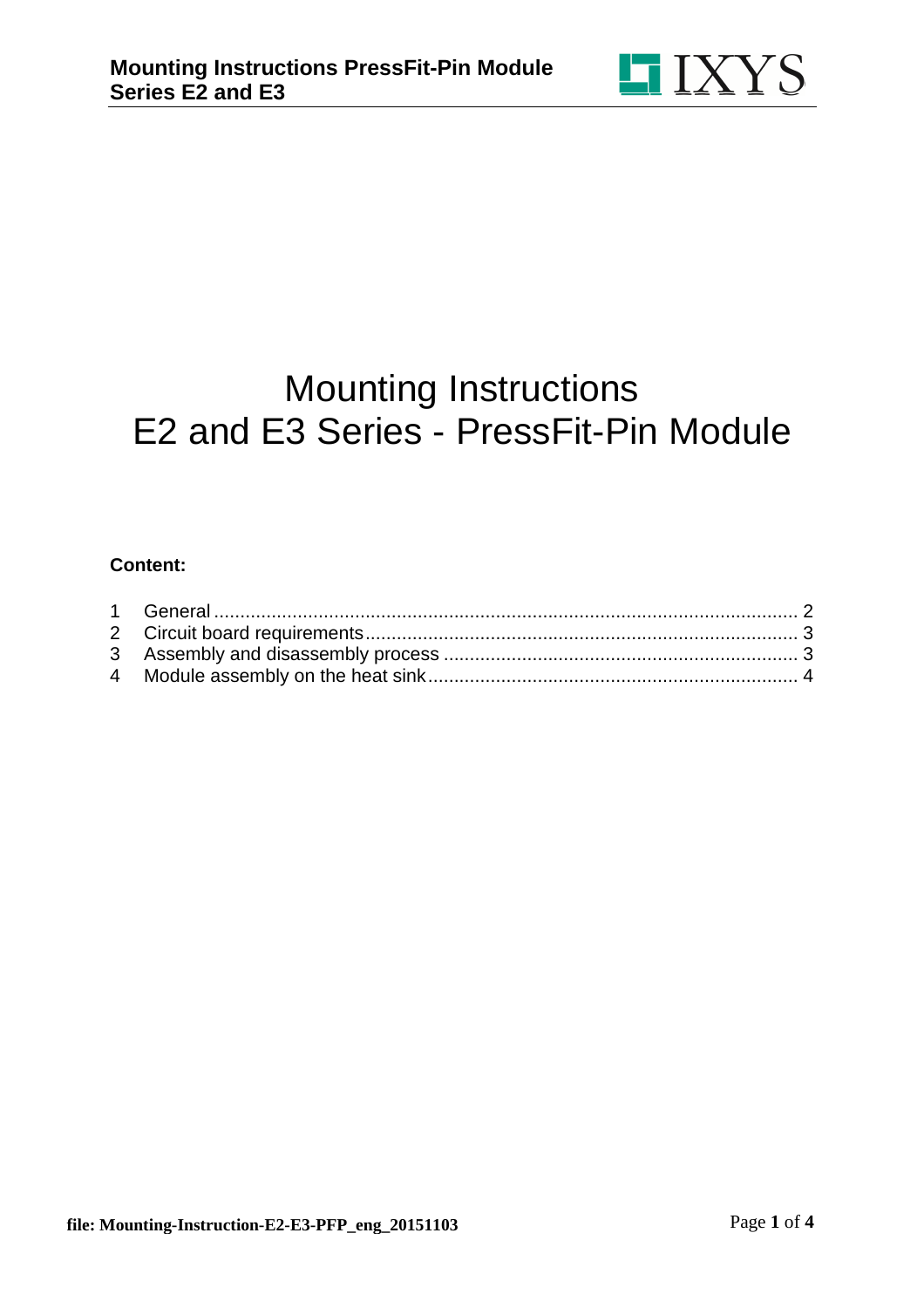

## **1 General**

The following mounting instructions include diagrams to help describe the solderless assembly and disassembly procedure of the E2 and E3 power module series (rectifier or IGBT modules) using the new PressFIT-contacts.

These module types are marked with a "P" after the voltage class resp. for older types by the add on "-PFP" = "PressFIT-Pin", which stands after the module name (Examples see fig. 1 and fig. 2).

The power modules contain sensitive semiconductor components and therefore require careful handling and mounting, as well as strict compliance of the essential ESD rules.

These mounting instructions when adhered to correctly should result in a good electrical/mechanical contact to the circuit board. The user should carry out a detailed qualification evaluation and verification of the module PressFIT-Pin to circuit board connection.

The package for the E2 / E3 module series was developed to incorporate the special Press-Fit-Pin<sup>1)</sup> (fig. 3) design, allowing for a reliable contact against the insertion zone of the FR4 circuit board, realized by a cold welding technique, resulting in an extremely low contact resistance.



Fig. 1: MDMA210UB1600PTED Fig. 2: MIXA150W1200PTEH Fig. 3: IXYS-PFP<sup>1)</sup>



 $2,62$ 

 $0.5$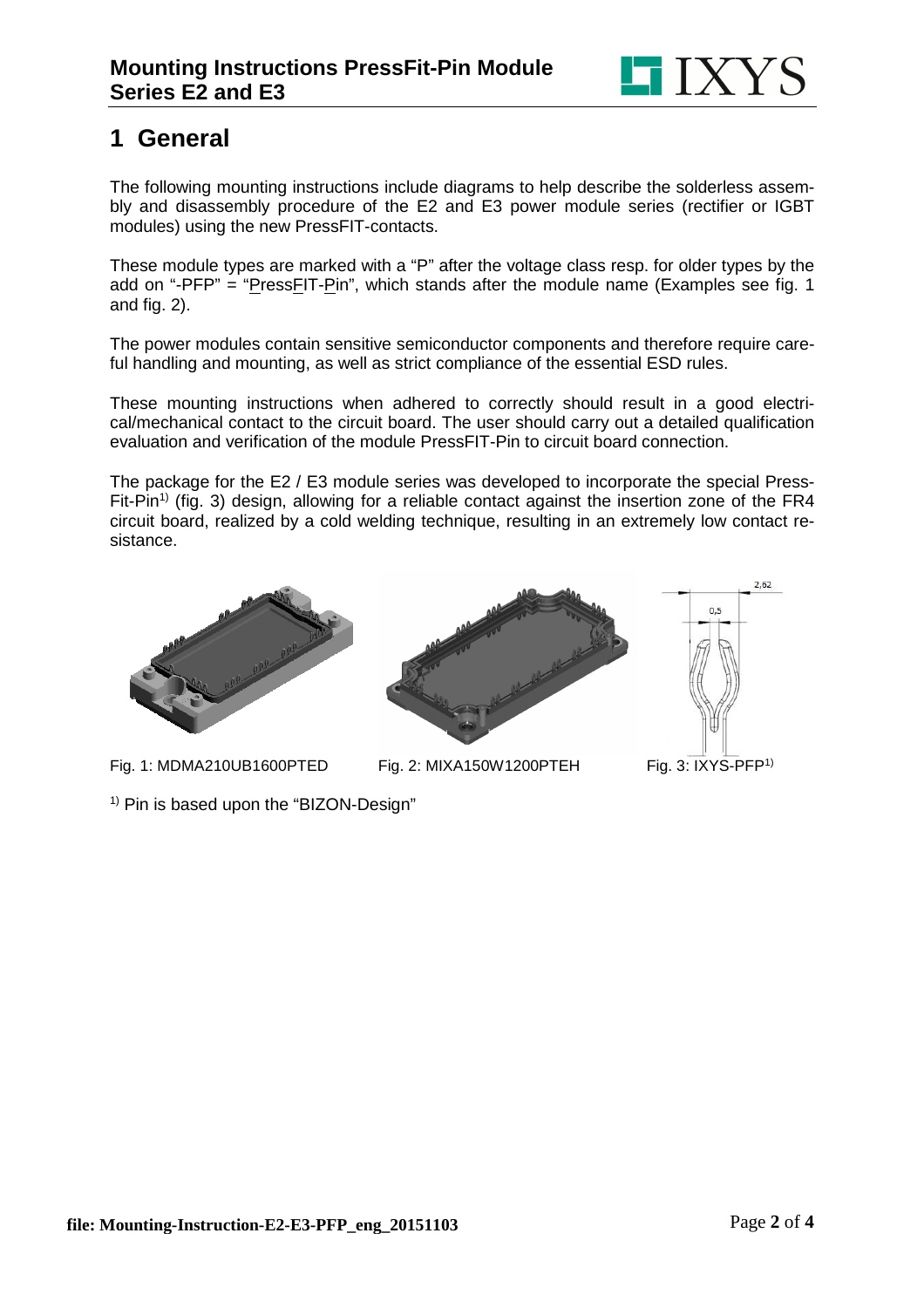

### **2 Circuit board requirements**

The qualification of the PressFit-Pin, which is used in the module series E2 and E3, was carried out according to IEC 60352-5. Consequently for the reliable assembly of the modules the circuit boards used must cope with the following demands:

- Double-sided circuit board according to IEC 60249-2-4 and IEC 60249-2-5
- Multi-layer circuit board according to IEC 60249-2-11 and IEC 60249-2-12

#### **Table 1: Circuit board requirements**

|                         | Min               | Typ.         | <b>Max</b>     |
|-------------------------|-------------------|--------------|----------------|
| Bore diameter           |                   | $2,35$ mm    |                |
| End hole diameter       | 2,14mm            | 2,2mm        | 2,29mm         |
| Cu-gauge in hole        | $>25 \mu m$       |              |                |
| Plating in hole         |                   |              | $<$ 15 $\mu$ m |
| Cu-gauge of strip line  | 35 <sub>µ</sub> m | $70 \mu m$   |                |
|                         |                   | $105 \mu m$  |                |
| Circuit board thickness | 1,6mm             | 2,0mm        |                |
| Plating circuit board   |                   | Chemical tin |                |
| Circuit board material  |                   | FR4          |                |

Should other processing technologies and/or materials be used for the circuit board for the planned applications, these have to be tested and qualified accordingly.

#### **3 Assembly and disassembly process**

It is of the upmost importance that the user adheres to the following instructions to prevent damage to the module and/or circuit board.

Firstly remove the modules from the delivery packaging. The modules are then ready to be assembled onto a circuit board that has already been soldered with other components. The PressFIT-pins of the modules are placed in the prepared holes of the circuit board according to the module layout, and then pressed into the circuit board by means of a mounting fixture and a press tool. The assembly fixture, consisting of an upper and lower insertion tool as well as the press unit must ensure a secure guide of circuit board and module. The insertion tools as well as the insertion units have to be adapted respectively to the application and the relative dimensions of the circuit board. It is very important that the contact surfaces of the insertion tools as well as the circuit board are parallel to each other. It is also very important that adequate measures are taken so that during the insertion process the already mounted devices of the circuit board as well as the thermal interface materials on the module baseplate are not damaged.

Module assembly with the PressFit-Pin module has the advantage that it is much easier to replace a defective module or one that has become damaged during operation. Removal of a module in the circuit board, to allow for replacement with a new device, should only be carried out using special tools so as not to damage the circuit board.

The PressFit-Pins of the modules can only be inserted into a circuit board assembly once. Thereafter functioning modules that have undergone an assembly + disassembly may only be reassembled using solder mounting with the appropriate hole diameters.